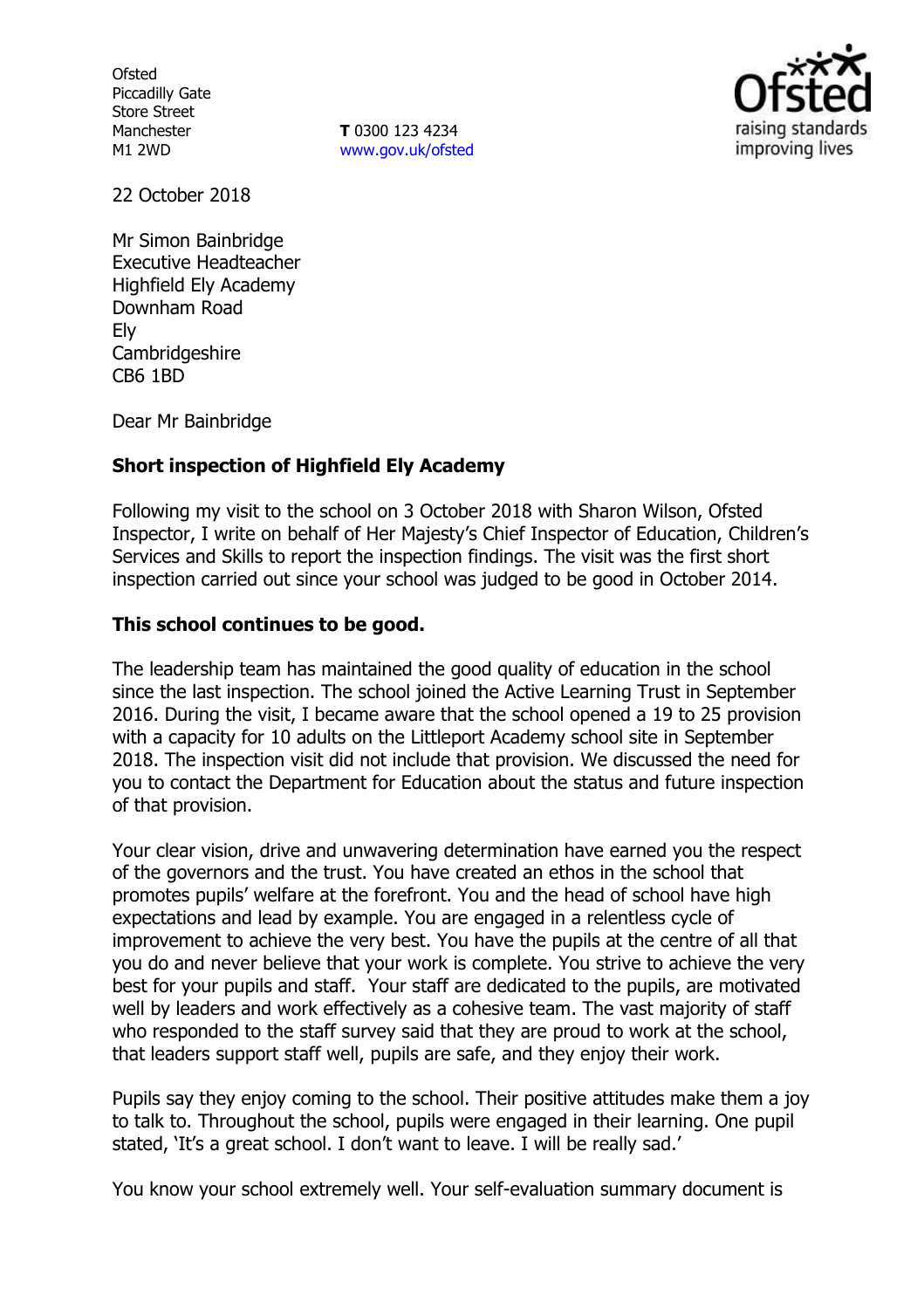

both evaluative and accurate. This is because you have rigorous systems in place to monitor, evaluate and review the work of the school. For example, you schedule weekly meetings with middle leaders to discuss pupils' progress and how to move forward as a team. You use all this information well to inform your school improvement planning, which is communicated clearly to all stakeholders.

Inspectors identified two areas for improvement when the school was last inspected in October 2014. First, to improve the teaching and learning of pupils with profound and multiple learning difficulties and, second, to raise the achievement of students in the sixth form. Pupils who have profound and multiple learning difficulties are making stronger progress because the curriculum and teaching are matched closely to their individual needs. Students in the sixth form are provided with more personalised opportunities to gain experience of the world of work and to link their learning to real life.

Parents are overwhelmingly supportive of the school. The vast majority who responded to Ofsted's online survey, Parent View, would recommend the school to other parents. They report that the school is well led and managed and that their children are happy, feel safe and make good progress in their learning.

The governing body challenges and supports your team well. You work closely with the governors, who are kept well informed and take an eager interest in pupils' progress and school developments. Governors share the staff's enthusiasm about the new curriculum pathways that leaders have implemented. They understand the need to embed these and to ensure that the new assessment systems are robust.

### **Safeguarding is effective.**

Leaders have created a strong and effective safeguarding environment where pupils' safety and well-being are prominent. Statutory checks are carried out on the suitability of staff to work with pupils. The designated safeguarding officers are well-informed, both in relation to safeguarding practice and about the pupils in the school. The systems to safeguard pupils are precise and are monitored meticulously by leaders, who take swift action when safeguarding concerns are raised. Leaders ensure that staff are well trained to support the pupils in their care. Staff have upto-date knowledge of the latest statutory requirements and are vigilant about potential risks.

Despite pupils' learning or communication difficulties, the school strives to educate pupils on how to stay safe both within and outside school. Safeguarding is woven into the curriculum, covering topics such as road safety, transport training, 'stranger danger', 'private personal body areas', online safety, sexting and relationships. The vulnerability of your pupils and the necessity to maintain their personal dignity is well recognised by all staff. Leaders ensure that pupils are kept safe on arrival at school. Staff manage pupils' transition on and off transport effectively. Pupils are supervised carefully at all times while on site. Pupils say that they feel safe and know that they can share any anxieties with an adult. This is a result of the trusting relationships between staff and pupils. There are clear protocols for managing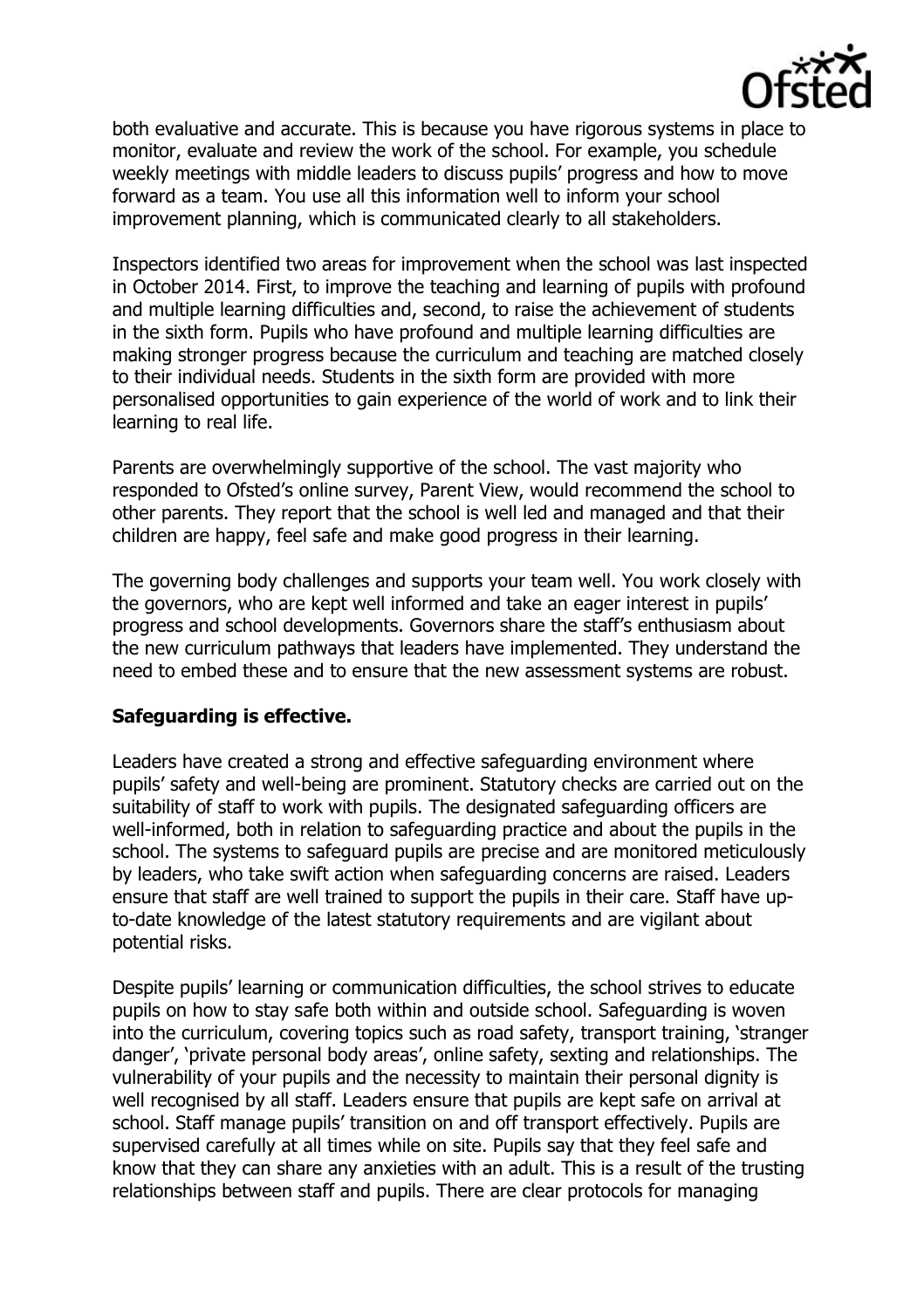

absences and pupils missing from school. Parents agree that their children are safe in school and are well looked after.

## **Inspection findings**

- Since the last inspection, the school has become part of the Active Learning Trust. This has brought benefits to the school through collaborative working and the sharing of good practice. This has focused on leadership and management, and provided professional development opportunities for staff. It is also evident that you and the head of school bring skills and expertise to advance further the work of the trust.
- Leaders have made sure that the curriculum at every key stage is now more suited to the learning needs of the pupils. You have redesigned the curriculum to provide bespoke pathways from an early age, aimed at preparing pupils for their forthcoming independent or supported lives. Your approach to personalising the curriculum to meet pupils' needs has been received positively by pupils and parents, although this is not yet firmly established across all key stages. Governors and staff recognise that, with the varied needs of the pupils, the curriculum content requires further consolidation.
- Staff understand pupils very well and learning activities suit each pupil's interests. You have not been afraid to review and adapt your assessment procedures. However, the development of assessment for the new pathways is at a relatively early stage and needs refining. Approaches to teaching are carefully thought through so that teaching is accessible to all pupils, but further bespoke training needs to take place to raise the quality of teaching and learning to outstanding.
- Leaders plan thoroughly so that pupils can meet their education, health and care plan targets, which are shared with pupils and parents on a frequent basis. You work collaboratively with parents and other professionals in developing adaptable programmes of learning. Teachers liaise closely with teaching assistants, who are proficient and valued members of the school community. Aspirations for all pupils are high. Staff encourage pupils with their learning and provide well-targeted support. Leaders ensure that all pupils achieve well, regardless of their starting points or whether they are disadvantaged.
- You have been relentless in your drive to improve the quality of teaching and learning of pupils with profound and multiple learning difficulties. This aspect of the school's work is led by a member of staff who has been pro-active in seeking advice from other schools and has had specialist training in working with pupils with higher complex needs. Further training is provided to staff and teaching assistants to ensure that pupils receive the personalised support they require in order to meet their targets.
- You encourage those who are ready to move on at the end of Year 11 to transfer to college. Students in the sixth form make good progress overall because teachers match activities closely to their learning needs and provide the right amount of challenge. They receive supportive careers information and guidance on their future options which prepare them well for the next stage of their lives.
- There were high levels of persistent absence in 2017. Staff responsible for